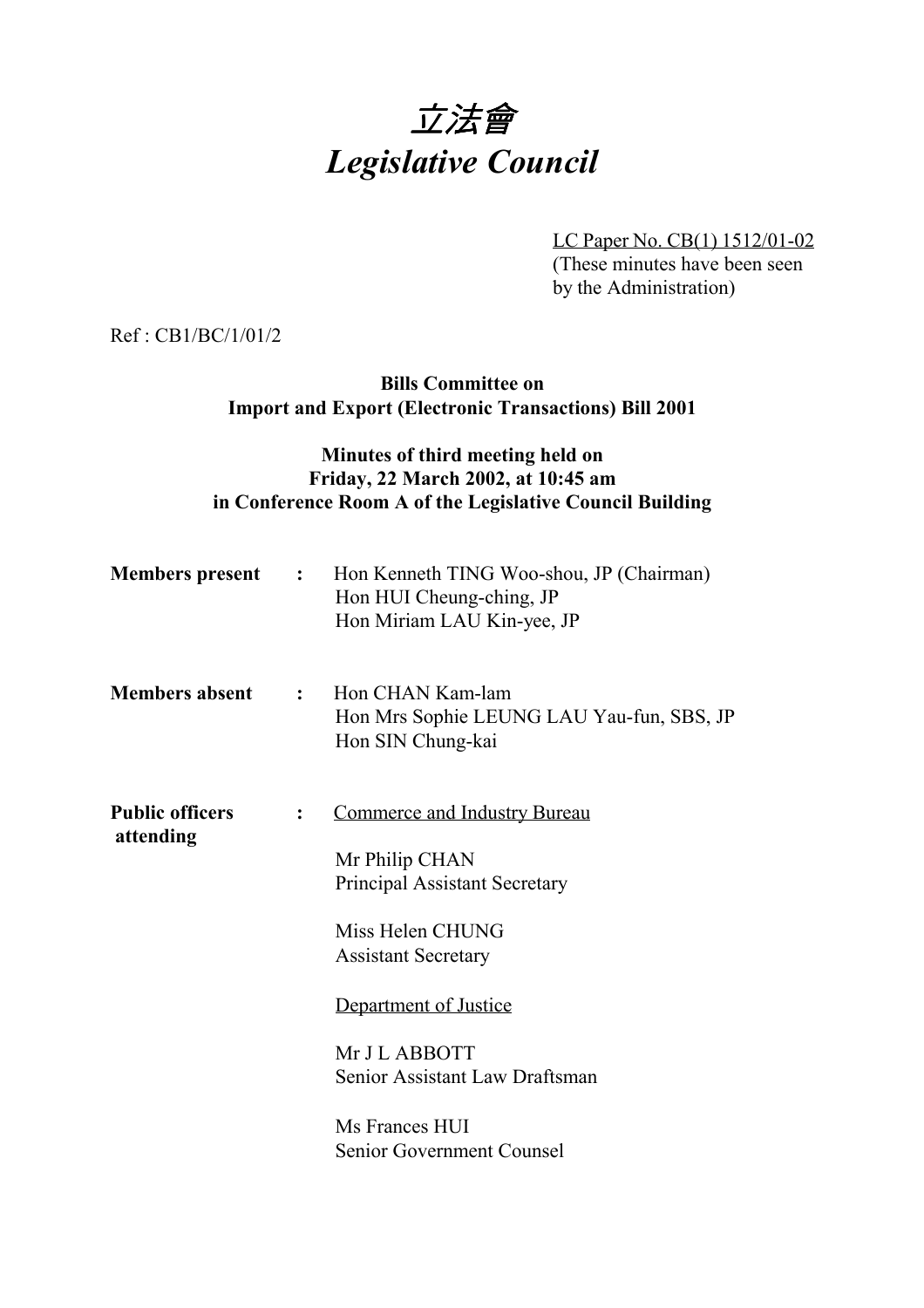|                                    | <b>Customs and Excise Department</b>                               |
|------------------------------------|--------------------------------------------------------------------|
|                                    | Mr LEUNG Koon-wah<br>Senior Staff Officer (Information Technology) |
|                                    | <b>Census and Statistics Department</b>                            |
|                                    | Ms Josephine TSE<br>Senior Statistician (Trade)                    |
|                                    | <b>Trade and Industry Department</b>                               |
|                                    | Miss Winnie TO<br>Principal Industry Officer                       |
| <b>Attendance by</b><br>invitation | Tradelink Electronic Commerce Limited<br>$\ddot{\cdot}$            |
|                                    | Mr Justin YUE<br><b>Chief Executive Officer</b>                    |
|                                    | Ms Emily CHUNG<br><b>Chief Operations Officer</b>                  |
|                                    | <b>Carrier Liaison Group</b>                                       |
|                                    | Mr Albert LO Sze-wai<br>Chairman                                   |
|                                    | Guangdong and Hong Kong Feeder Association Limited                 |
|                                    | Mr HUNG Tam-yuen<br>Chairman                                       |
|                                    | Mr Ellis C H CHUNG<br><b>Committee Member</b>                      |
|                                    | Mr CHOI Kai-fook<br><b>Assistant to Secretary</b>                  |
|                                    | The Hong Kong Sea Transport Association Limited                    |
|                                    | Mr Alfred TSAO<br>Chairman                                         |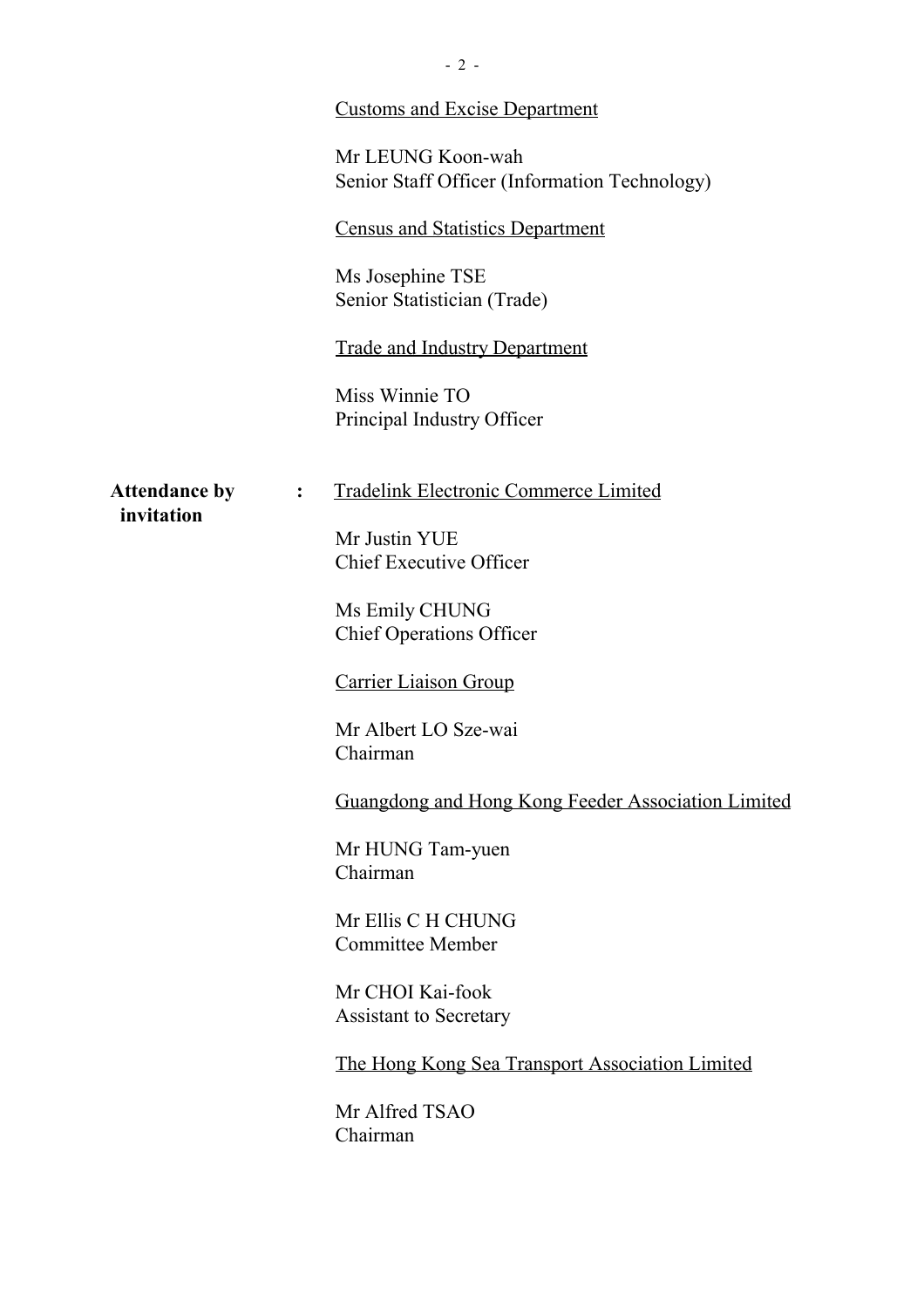#### Kowloon-Canton Railway Corporation

Mr Ian PETERSEN General Manager, Freight

| <b>Clerk in attendance :</b>   | Miss Becky YU<br>Chief Assistant Secretary (1)1  |
|--------------------------------|--------------------------------------------------|
| <b>Staff in attendance : :</b> | Miss Anita HO<br>Assistant Legal Adviser 2       |
|                                | Mrs Mary TANG<br>Senior Assistant Secretary (1)2 |

### **I Confirmation of minutes of previous meeting**

(LC Paper No. CB(1)  $1300/01-02$  — Minutes of the meeting held on 21 February 2002)

The minutes of meeting on 21 February 2002 were confirmed.

## **II Meeting with the Administration and deputations**

| (LC Paper No. CB $(1)$ 1095/01-02 $(01)$ -- Submission from the Carrier Liaison |                                        |
|---------------------------------------------------------------------------------|----------------------------------------|
|                                                                                 | Group                                  |
| LC Paper No. CB(1) 1336/01-02(01)--                                             | Submission from the Hong Kong Sea      |
|                                                                                 | <b>Transport Association Ltd</b>       |
| LC Paper No. CB(1) 1336/01-02(02) --                                            | Submission from the Kowloon-           |
|                                                                                 | <b>Canton Railway Corporation</b>      |
| LC Paper No. CB(1) $1349/01-02(01)$ --                                          | Submission from the Grand Alliance     |
| LC Paper No. CB(1) 1336/01-02(03) --                                            | List of follow-up actions arising from |
|                                                                                 | the discussion on 21 February 2002     |
| LC Paper No. CB(1) $1336/01-02(04)$ --                                          | Administration's<br>response<br>to     |
|                                                                                 | $CB(1)$ 1336/01-02(03))                |
|                                                                                 |                                        |

- 2. The Committee deliberated (Index of proceedings attached at **Annex A**).
- 3. The Administration was requested to -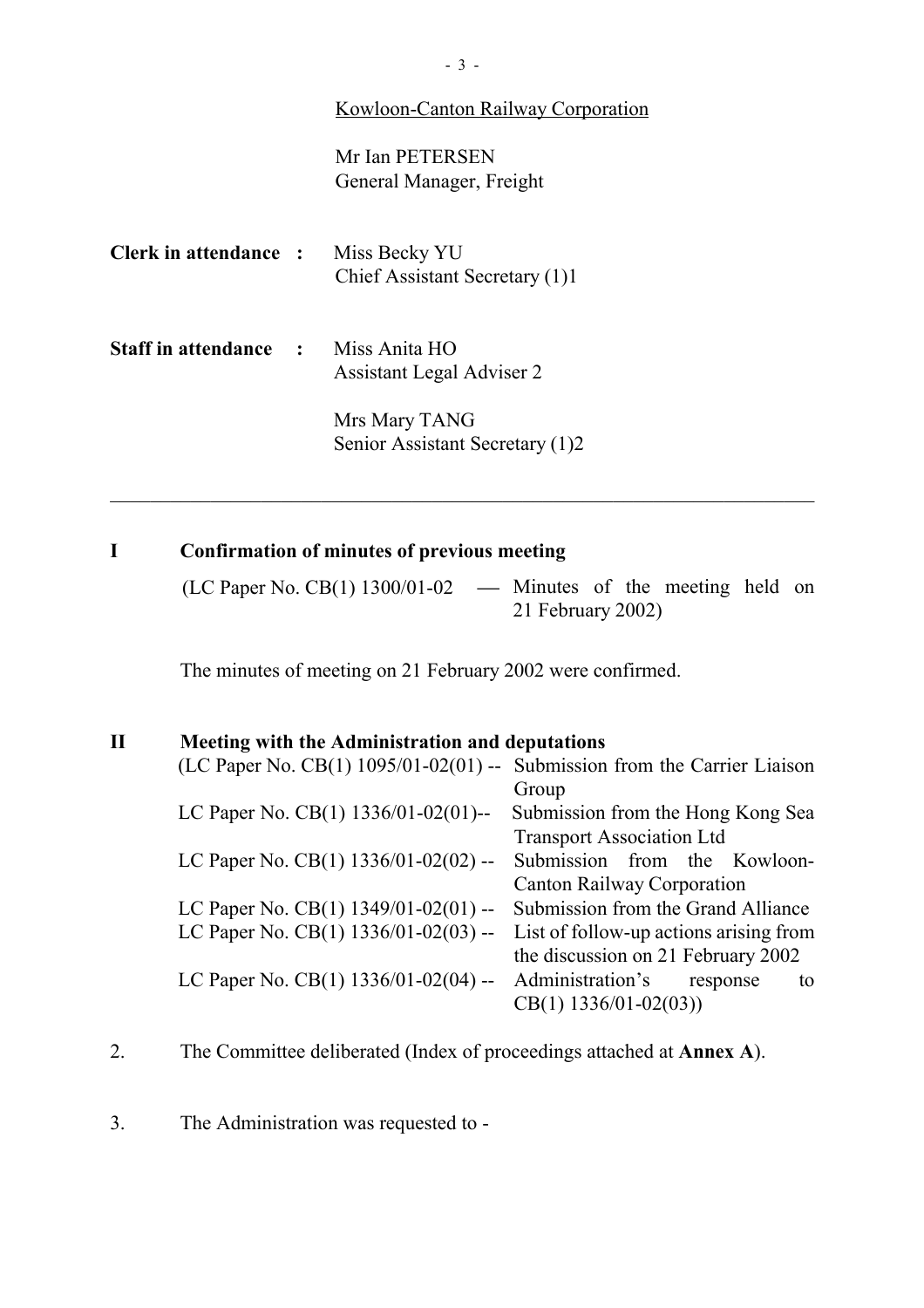- (a) provide written response to the submissions from various deputations, copies of which had already been forwarded to the Administration;
- (b) ask the Hong Kong Guangdong Cooperation Coordination Unit to include in their agenda discussion on interface between Hong Kong and the Pearl River Delta region in respect of electronic collection, submission and distribution of data related to cargo handling;
- (c) re-consider the levy for electronic submission of cargo manifests (EMAN) taking into account the industry's concerns about the additional cost incurred and the availability of technical support from Tradelink;
- (d) consider extending the transitional period to allow ample time for the industry to adapt to the use of EMAN; and
- (e) include an undertaking in the speech to be delivered by the Secretary for Commerce and Industry at the resumption of Second Reading debate of the Bill that EMAN would not replace the existing Customs' Air Cargo Clearance System.
- 4. There being no other business, the meeting ended at 12:25 pm.

Legislative Council Secretariat 16 April 2002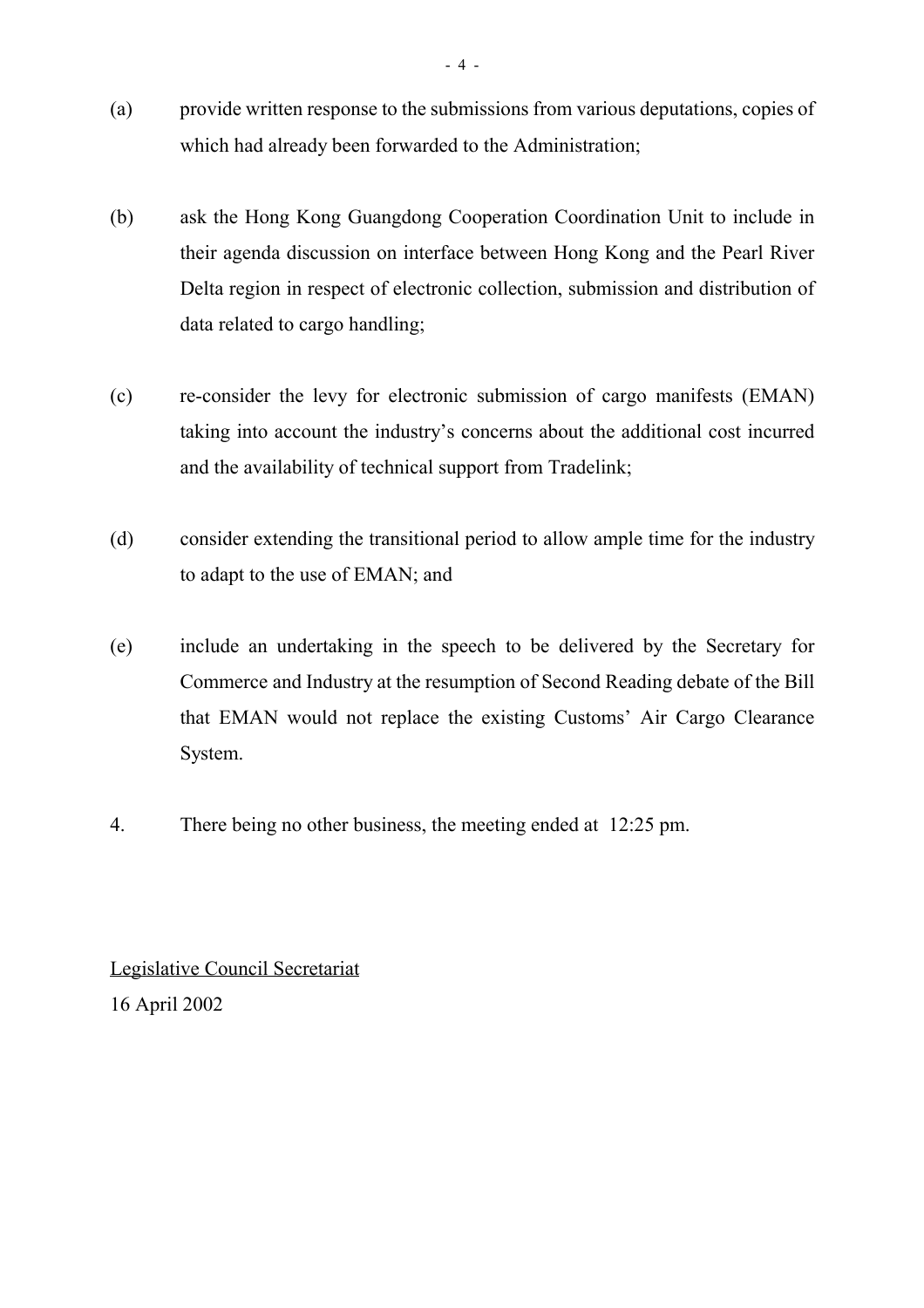#### **Proceedings of the meeting of the Bills Committee on Import and Export (Electronic Transactions) Bill 2001 on Friday, 22 March 2002, at 10:45 am in Conference Room A of the Legislative Council Building**

| <b>Time</b>       | <b>Speaker</b>             | Subject(s)                                                                                                                                                                                                                                                                                                                                                                                                                 | <b>Action required</b> |
|-------------------|----------------------------|----------------------------------------------------------------------------------------------------------------------------------------------------------------------------------------------------------------------------------------------------------------------------------------------------------------------------------------------------------------------------------------------------------------------------|------------------------|
| $ 00:00 - 02:43 $ | Mr Kenneth TING            | Confirmation<br>of<br>of<br>minutes<br>of<br>invitation<br>meeting<br>and<br>deputations' views                                                                                                                                                                                                                                                                                                                            |                        |
| $02:44 - 04:46$   | Mr Albert LO,              | Expressed<br>reservations<br>about<br>Carrier Liaison Group changes brought by the Bill.<br>Views set out at LC Paper No.<br>$CB(1)$ 1095/01-02(01)                                                                                                                                                                                                                                                                        |                        |
| $04:47 - 05:03$   | Chairman                   | Invitation of views                                                                                                                                                                                                                                                                                                                                                                                                        |                        |
| $05:04 - 12:32$   | Kong<br>Association(GHKFA) | Mr HUNG Tam-yuen, Expressed concern about charges<br>Guangdong and Hong for electronic submission of<br>Feeder cargo manifests (EMAN)                                                                                                                                                                                                                                                                                      |                        |
| $12:33 - 12:40$   | Chairman                   | Invitation of views                                                                                                                                                                                                                                                                                                                                                                                                        |                        |
| $12:41 - 15:18$   | Ellis<br>Mr<br>(GHKFA)     | <b>CHUNG</b> Expressed<br>about<br>concern<br>interface<br>problems<br>with<br>Use of XML by<br>Tradelink.<br>Tradelink not compatible with the<br>software used by industry. Need<br>for flat file interface and more<br>choice of software to facilitate<br>EMAN. The Bill would bring<br>for<br>the<br>cost<br>savings<br>Administration<br>but<br>the<br>not<br>industry. Concerned that EMAN<br>charges were too high |                        |
| $15:19 - 15:27$   | Chairman                   | Invitation of views                                                                                                                                                                                                                                                                                                                                                                                                        |                        |
| $15:28 - 16:10$   | Mr CHOI<br>(GHKFA)         | Kai-fok, Expressed<br>about<br>concern<br>monopoly<br>of<br>services<br>by<br>Tradelink                                                                                                                                                                                                                                                                                                                                    |                        |
| $16:11 - 16:12$   | Chairman                   | Invitation of views                                                                                                                                                                                                                                                                                                                                                                                                        |                        |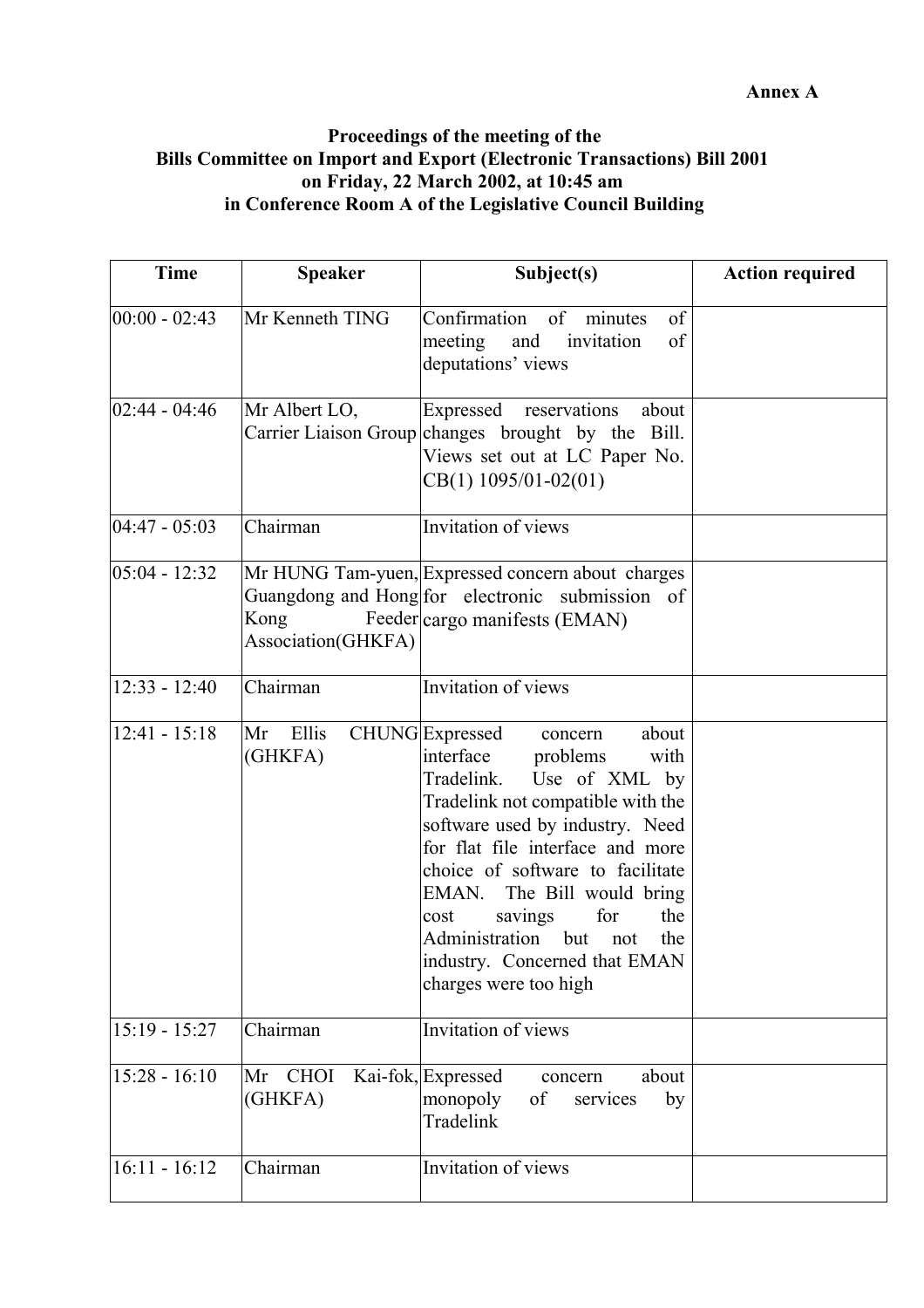| $16:13 - 16:28$ | Alfred<br>Mr<br>Hong<br>Kong                                            | TSAO, Small and medium enterprises<br>$\text{Sea}(\text{SMEs})$<br>should be<br>given<br>Transport Association necessary assistance. Concerned<br>about EMAN charges. Request<br>for provision of free EMAN<br>services<br>pending<br>the<br>$\sigma$<br>establishment<br>common<br>platform for EMAN. Views set<br>out at LC Paper No. CB(1)<br>$1336/01 - 02(01)$ |  |
|-----------------|-------------------------------------------------------------------------|---------------------------------------------------------------------------------------------------------------------------------------------------------------------------------------------------------------------------------------------------------------------------------------------------------------------------------------------------------------------|--|
| $16:29 - 16:30$ | Chairman                                                                | Invitation of views                                                                                                                                                                                                                                                                                                                                                 |  |
| $1631 - 16:50$  | Kowloon-Canton<br>Railway Corporation                                   | Mr Ian PETERSEN, Expressed support for the Bill.<br>Need to ensure compatibility with<br>Mainland. Contingency measures<br>to be worked out. Questioned<br>whether there was a need to<br>charge the industry. Views set<br>at LC Paper<br>No.<br>out<br>$CB(1)$ 1336/01-02(02)                                                                                     |  |
| $17:24 - 17:34$ | Chairman                                                                | Invitation of Administration's<br>response                                                                                                                                                                                                                                                                                                                          |  |
| $17:35 - 25:50$ | Admin                                                                   | EMAN would benefit both the<br>Administration and the industry.<br>Transitional provisions would<br>enable the industry to adapt to<br>changes. Tradelink's franchise<br>would expire in 2003. Efforts<br>would be made to bring in two<br>more service providers to enhance<br>competition                                                                         |  |
| $25:51 - 30:47$ | Justin<br>Mr<br>Tradelink Electronic resolve<br>Commerce<br>(Tradelink) | YUE, Explanation on<br>measures<br>to<br>interface<br>problems;<br>proposed charges for EMAN;<br>contingency arrangements;<br>and<br>volume of electronic transactions.<br>Assurance on no cost implications<br>in interfacing. Efforts made to<br>compatibility<br>with<br>ensure<br>Mainland                                                                      |  |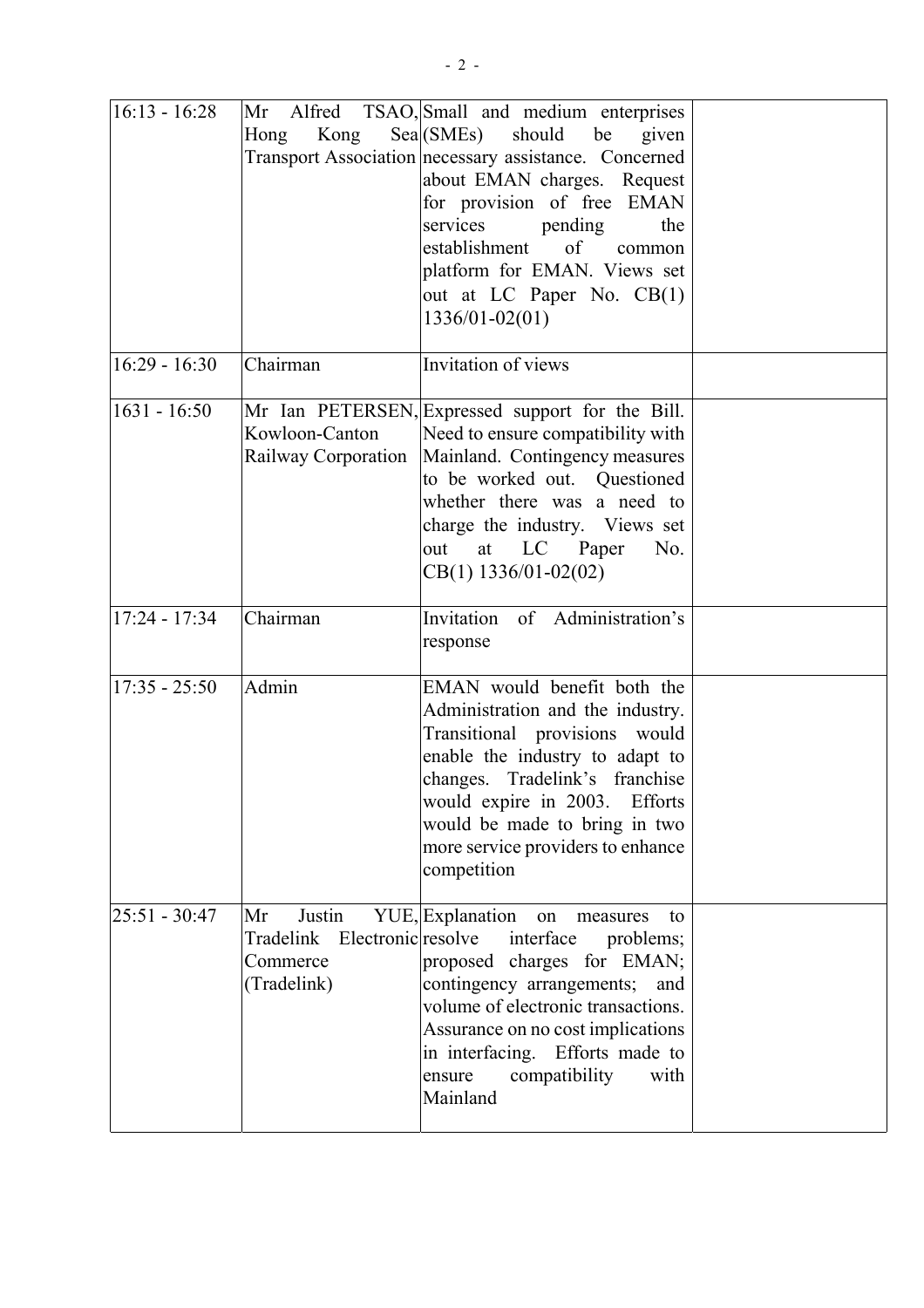| $30:48 - 32:22$ | Ms Miriam LAU             | Need for compatibility with<br>Mainland. Assistance to be given<br>to SMEs.<br>Provision of free<br><b>EMAN</b> services                                                                                                                                                                                                       |  |
|-----------------|---------------------------|--------------------------------------------------------------------------------------------------------------------------------------------------------------------------------------------------------------------------------------------------------------------------------------------------------------------------------|--|
| $32:23 - 34:30$ | Admin                     | Seminars and training provided<br>by Tradelink to SMEs on use of<br>EMAN.                                                                                                                                                                                                                                                      |  |
| $34:31 - 36:17$ | Justin<br>Mr<br>Tradelink | YUE, Free software to be provided by<br>Tradelink. Consideration would<br>be given to providing free EMAN<br>services for the introductory<br>period                                                                                                                                                                           |  |
| $36:18 - 38:34$ | Ms Miriam LAU             | SMEs'<br>about<br>concern<br>cost<br>implications of using EMAN.<br>Hong<br>Kong<br>Guangdong<br>Cooperation Coordination Unit<br>to be requested to liaise with<br>Mainland<br>counterparts<br>on<br><b>EMAN</b>                                                                                                              |  |
| $38:35 - 41:00$ | Admin                     | Agreed to explore opportunities<br>for further coordination with<br>Mainland and to seek assistance<br>from Hong Kong Guangdong<br>Cooperation Coordination Unit<br>in this respect. SMEs had<br>acquired experience<br>1n<br>electronic transactions in the<br>EMAN systems were<br>past.<br>Internet-based and user friendly |  |
| $41:01 - 42:35$ | Justin<br>Mr<br>Tradelink | YUE, SMEs could seek funds from<br>Government. Training courses on<br>EMAN to be provided to SMEs at<br>cost                                                                                                                                                                                                                   |  |
| $42:36 - 43:53$ | Ms Miriam LAU             | Requested the Administration to<br>be more proactive in providing<br>assistance to SMEs and<br>in<br>coordinating with Mainland                                                                                                                                                                                                |  |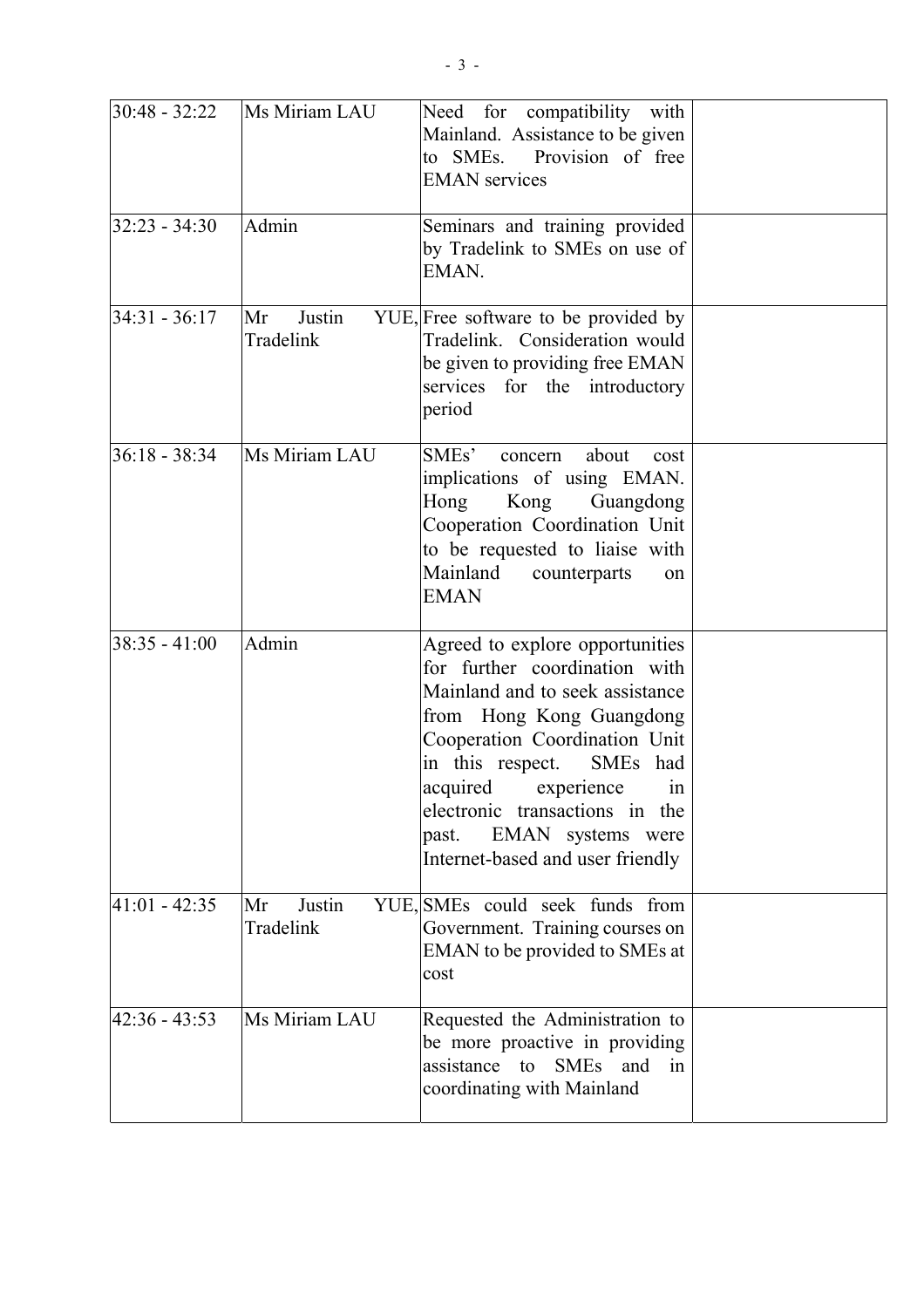| $43:54 - 44:51$ | Admin                             | Proactive actions taken                                                                                                                                                                                                                    |                                                                                                                                                                                                                                                                                                                                                                             |
|-----------------|-----------------------------------|--------------------------------------------------------------------------------------------------------------------------------------------------------------------------------------------------------------------------------------------|-----------------------------------------------------------------------------------------------------------------------------------------------------------------------------------------------------------------------------------------------------------------------------------------------------------------------------------------------------------------------------|
| $44:52 - 45:12$ | Chairman                          |                                                                                                                                                                                                                                            | Administration<br>The<br>was requested to ask<br>the<br>Hong<br>Kong<br>Guangdong<br>Cooperation<br>Coordination Unit to<br>include in their agenda<br>discussion on interface<br>between Hong Kong<br>and the Pearl River<br>Delta region in respect<br>of electronic collection,<br>submission<br>and<br>distribution<br>data<br>of<br>related<br>to<br>cargo<br>handling |
| $45:13 - 45:57$ | Justin<br>Mr<br>Tradelink         | YUE, Assistance from<br>Hong Kong<br>Guangdong<br>Cooperation<br>Coordination Unit would be<br>beneficial<br>the<br>to<br>smooth<br>implementation of EMAN                                                                                 |                                                                                                                                                                                                                                                                                                                                                                             |
| $45:58 - 46:12$ | Chairman                          | -ditto-                                                                                                                                                                                                                                    |                                                                                                                                                                                                                                                                                                                                                                             |
| $46:13 - 48:51$ | Cheung-Need<br>Mr<br>HUI<br>ching | coordination<br>with<br>for<br>Mainland.<br><b>EMAN</b><br>would<br>facilitate the industry. Industry's<br>concerns about interfacing and<br>charges should be addressed                                                                   |                                                                                                                                                                                                                                                                                                                                                                             |
| $48:52 - 49:03$ | Chairman                          | -ditto-                                                                                                                                                                                                                                    |                                                                                                                                                                                                                                                                                                                                                                             |
| $49:04 - 50:14$ | Ellis<br>Mr<br>(GHKFA)            | CHUNG Provision of free software by<br>Tradelink would only benefit<br>SMEs whose software had not<br>been developed. Companies who<br>had developed their own software<br>would<br>have<br>difficulty<br>in<br>interfacing with Tradelink |                                                                                                                                                                                                                                                                                                                                                                             |
| $50:15 - 50:35$ | Chairman                          | -ditto-                                                                                                                                                                                                                                    |                                                                                                                                                                                                                                                                                                                                                                             |
| $50:36 - 51:49$ | Ellis<br>Mr<br>(GHKFA)            | CHUNG Need to step up coordination with<br>Mainland                                                                                                                                                                                        |                                                                                                                                                                                                                                                                                                                                                                             |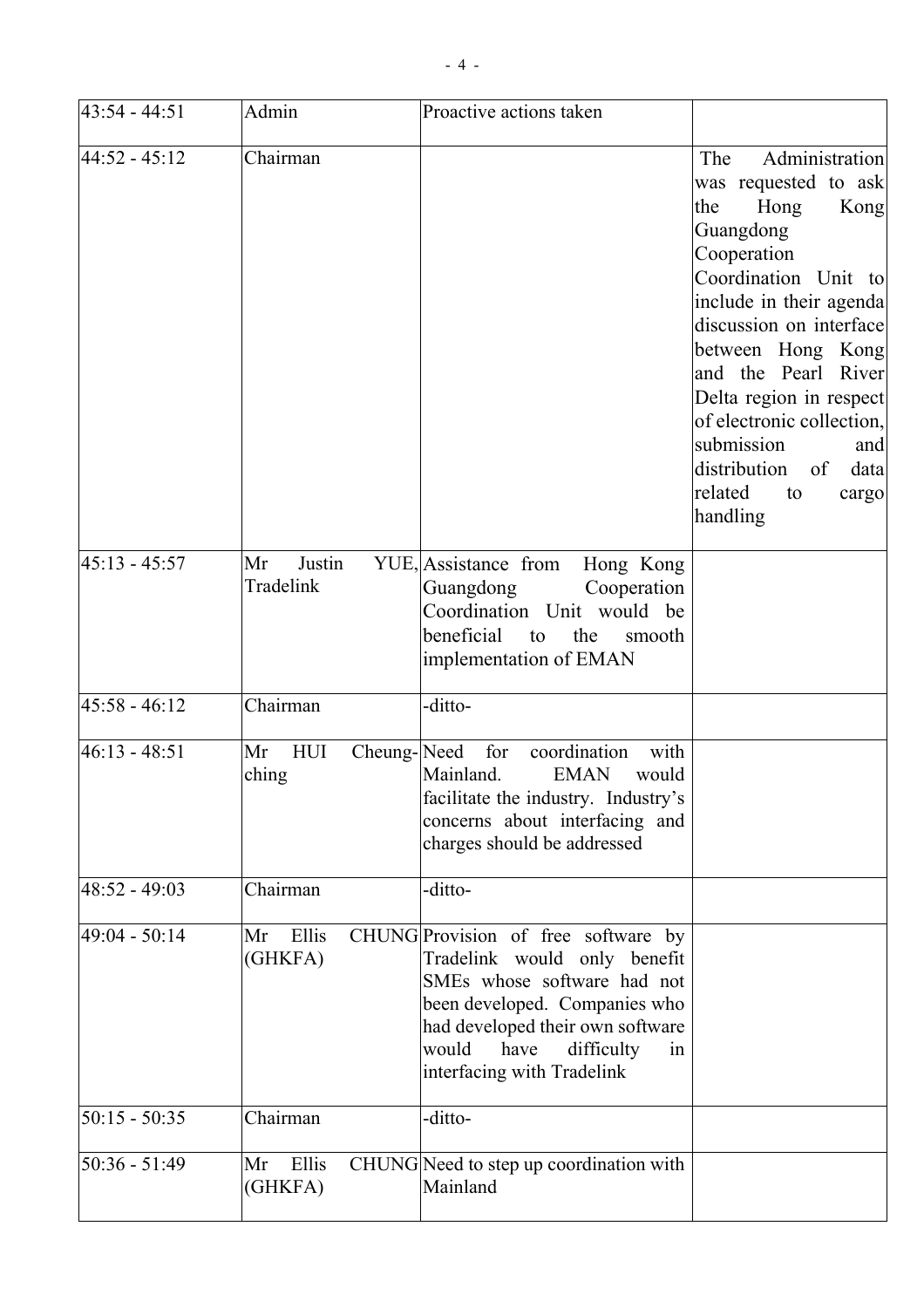| $51:50 - 53:09$              | Justin<br>Mr<br>Tradelink                                 | YUE, Tradelink to provide assistance as<br>necessary                                                                                                                                                                                                                                                                                                                                                                                     |  |
|------------------------------|-----------------------------------------------------------|------------------------------------------------------------------------------------------------------------------------------------------------------------------------------------------------------------------------------------------------------------------------------------------------------------------------------------------------------------------------------------------------------------------------------------------|--|
| $53:10 - 53:16$              | Chairman                                                  | -ditto-                                                                                                                                                                                                                                                                                                                                                                                                                                  |  |
| $53:17 - 53:39$              | Justin<br>Mr<br>Tradelink                                 | YUE,-ditto-                                                                                                                                                                                                                                                                                                                                                                                                                              |  |
| $53:40 - 54:22$              | Ellis<br>Mr<br>(GHKFA)                                    | <b>CHUNG</b> Coordination with Mainland                                                                                                                                                                                                                                                                                                                                                                                                  |  |
| $54:23 - 54:43$              | Chairman                                                  | -ditto-                                                                                                                                                                                                                                                                                                                                                                                                                                  |  |
| $54:44 - 56:28$              | Kai-fok,-ditto-<br>Mr CHOI<br>(GHKFA)                     |                                                                                                                                                                                                                                                                                                                                                                                                                                          |  |
| $56:29 - 56:59$              | Chairman                                                  | -ditto-                                                                                                                                                                                                                                                                                                                                                                                                                                  |  |
| $57:00 - 59:19$              | Mr Albert LO,                                             | Custom's Air Cargo Clearance<br>Carrier Liaison Group Systems (ACCS) was very useful<br>to air cargo carriers and should<br>not be replaced by EMAN.<br>Opposed to engaging Tradelink<br>as the only specified service<br>provider. Government need only<br>to provide guidelines and allow<br>the industry to develop its own<br>software                                                                                               |  |
| $59:20 - 59:25$              | Chairman                                                  | -ditto-                                                                                                                                                                                                                                                                                                                                                                                                                                  |  |
| $59:26 - 01:02:45$           | Mr Alfred<br>Hong<br>Kong<br><b>Transport Association</b> | TSAO, Need for assistance in resolving<br>Sea interface problems.                                                                                                                                                                                                                                                                                                                                                                        |  |
| $ 01:02:46 - 01:08:13$ Admin |                                                           | Stressed that EMAN would not<br>replace ACCS in air cargo<br>clearance. The aim of the Bill<br>was to provide for the use of<br>services provided by a specified<br>body i.e. Tradelink in submitting<br>manifests.<br>Explained<br>cost-<br>effectiveness<br>of<br>engaging<br>Tradelink as service provider.<br>More service providers to be<br>engaged in 2004. Efforts to be<br>made by Tradelink to resolve<br>interfacing problems |  |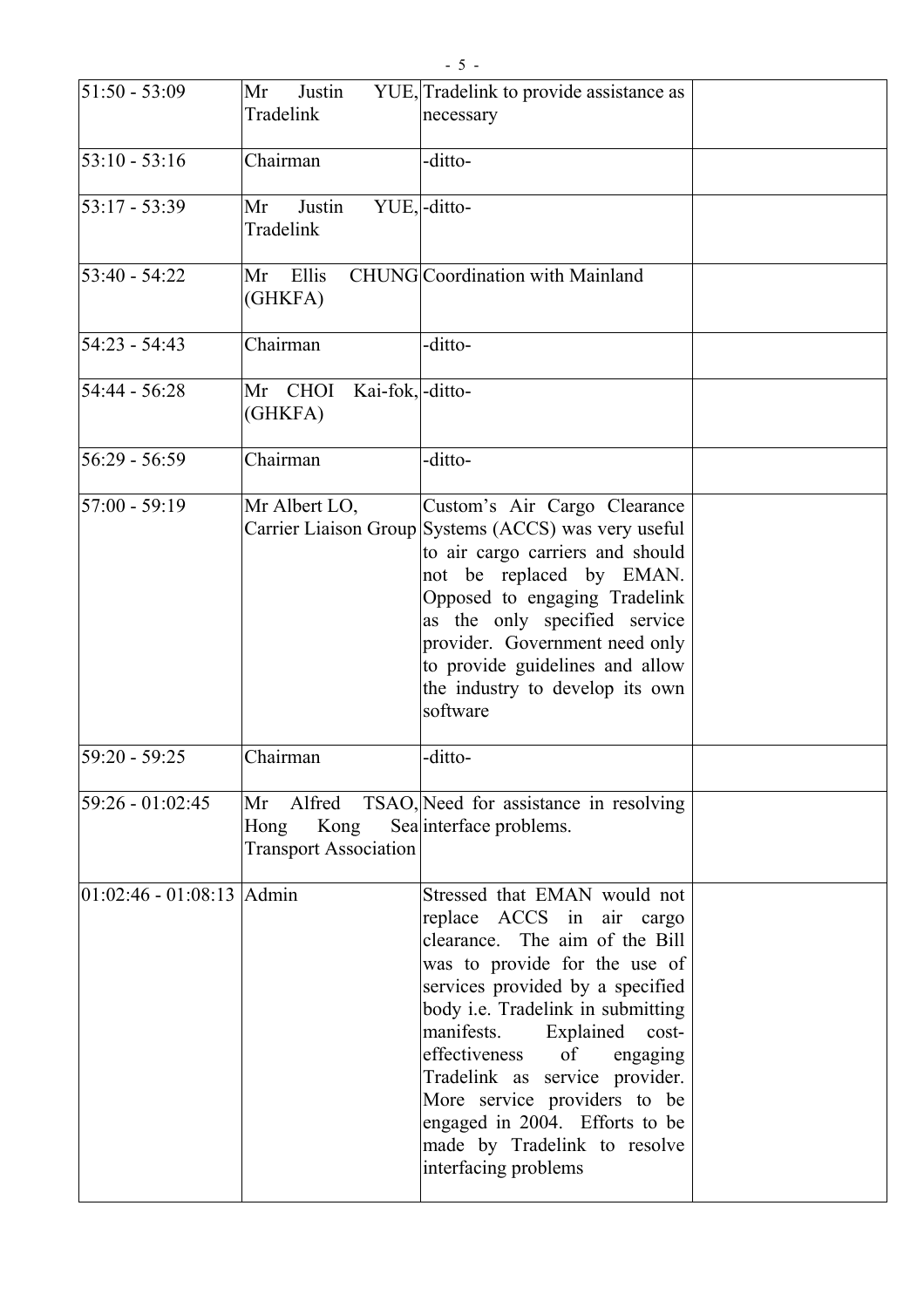| $01:08:14 - 01:08:32$ Chairman        | Need for Customs and Excise<br>coordinate<br>Department<br>with<br>Mainland counterparts on the<br>submission of export manifest in<br>electronic form in the Mainland                                                                                                                                                                                                                   |                                                                                                                                                                                                                                                               |
|---------------------------------------|------------------------------------------------------------------------------------------------------------------------------------------------------------------------------------------------------------------------------------------------------------------------------------------------------------------------------------------------------------------------------------------|---------------------------------------------------------------------------------------------------------------------------------------------------------------------------------------------------------------------------------------------------------------|
| $ 01:08:33 - 01:10:00 $ Admin         | Coordination<br>with<br>Mainland<br>counterparts                                                                                                                                                                                                                                                                                                                                         |                                                                                                                                                                                                                                                               |
| $01:10:01 - 01:10:15$ Chairman        | -ditto-                                                                                                                                                                                                                                                                                                                                                                                  |                                                                                                                                                                                                                                                               |
| 01:10:16 - 01:13:27  Ms Miriam LAU    | Need to address the industry's<br>concern about EMAN charges<br>amidst economic<br>downturn.<br><b>EMAN</b><br>facilitated<br>had<br>Government<br>in<br>processing<br>manifest yet the charges were<br>borne only by the industry. The<br>additional cost of compliance<br>with EMAN might impact on the<br>hence<br>and<br>the<br>cost<br>competitiveness of the logistics<br>industry | Administration<br>The<br>was requested to re-<br>consider the levy for<br>EMAN taking into<br>account the industry's<br>about<br>concerns<br>the<br>additional<br>cost<br>incurred<br>the<br>and<br>availability<br>of<br>technical support from<br>Tradelink |
| $01:13:28 - 01:16:48$ Admin           | An analysis to be performed on<br>the average monthly expenditure<br>submitting manifests<br>on<br>per<br>carrier                                                                                                                                                                                                                                                                        |                                                                                                                                                                                                                                                               |
| 01:16:49 - 01:17:32 Chairman          | Transitional<br>for<br>period<br>implementing EMAN                                                                                                                                                                                                                                                                                                                                       |                                                                                                                                                                                                                                                               |
| $01:17:33 - 01:19:44$ Admin           | Way forward for EMAN for road<br>mode transport to be decided<br>upon completion of feasibility<br>study in mid-2002                                                                                                                                                                                                                                                                     |                                                                                                                                                                                                                                                               |
| $ 01:19:45 - 01:22:29 $ Mr Albert LO, | <b>EMAN</b><br>would<br>benefit<br>Carrier Liaison Group Government but would not result<br>in savings on the part of the<br>industry.<br>Concerned<br>about<br>additional cost associated with<br>EMAN. The Administration to<br>clarify EMAN procedures                                                                                                                                |                                                                                                                                                                                                                                                               |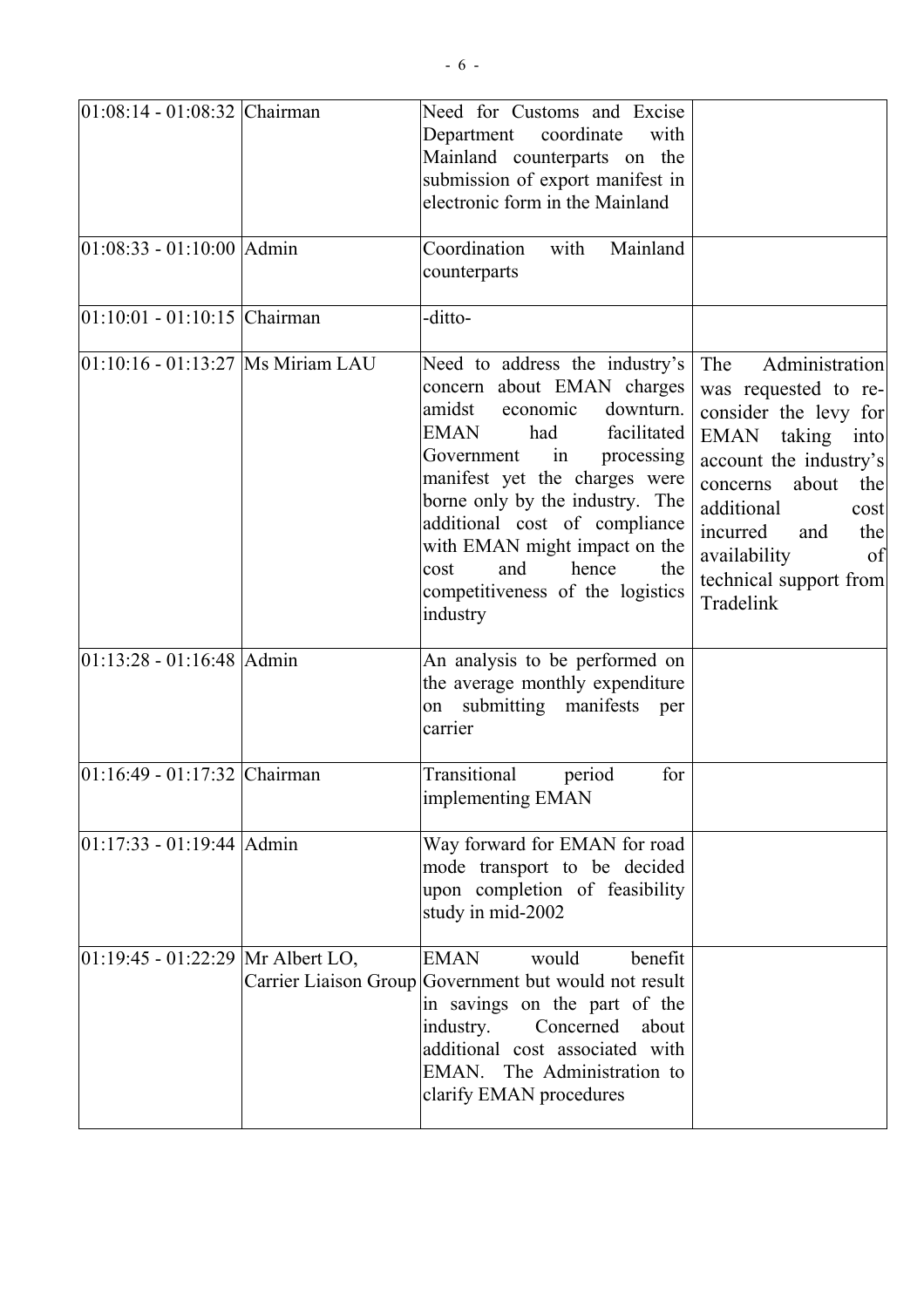| 01:22:48<br>requested<br>was<br>to<br>provide<br>the<br>response<br>to<br>submissions<br>from<br>various deputations<br>-Ms Miriam LAU<br>01:22:49<br>The<br>01:23:02<br>requested<br>was<br>to<br>delivered<br>by<br>the<br>Secretary<br>for<br>Commerce<br>and<br>Industry<br>the<br>at<br><b>ACCS</b><br>- Admin<br>01:23:03<br>EMAN would not replace ACCS<br>01:23:39<br>-Ms Miriam LAU<br>01:23:40<br>-ditto-<br>01:23:49<br>- Admin<br>-ditto-<br>01:23:50<br>01:24:02<br>-Chairman<br>01:24:03<br>-ditto-<br>01:24:14<br>01:24:15<br>$-Mr$ CHOI<br>Kai-fok, EMAN charges to be ploughed<br>01:25:12<br>(GHKFA)<br>provide<br>back<br>to<br>necessary<br>assistance to the industry. Need<br>for the establishment of common<br>platform<br>-Admin<br>Purpose of setting up Tradelink<br>01:25:13<br>01:27:50<br>electronic<br>promote<br>was<br>to<br>transaction. It was not intended<br>as a profit making investment.<br>XML was commonly used in<br>electronic transactions<br>01:27:51<br>-Chairman<br>Assistance to be provided to<br>01:28:27<br>SMEs to enable compliance with | 01:22:30 | -Chairman | Administration<br>The |
|------------------------------------------------------------------------------------------------------------------------------------------------------------------------------------------------------------------------------------------------------------------------------------------------------------------------------------------------------------------------------------------------------------------------------------------------------------------------------------------------------------------------------------------------------------------------------------------------------------------------------------------------------------------------------------------------------------------------------------------------------------------------------------------------------------------------------------------------------------------------------------------------------------------------------------------------------------------------------------------------------------------------------------------------------------------------------------------------|----------|-----------|-----------------------|
| written<br>Administration<br>include an undertaking<br>in the speech to be<br>Reading debate of the<br>not replace the existing                                                                                                                                                                                                                                                                                                                                                                                                                                                                                                                                                                                                                                                                                                                                                                                                                                                                                                                                                                |          |           |                       |
|                                                                                                                                                                                                                                                                                                                                                                                                                                                                                                                                                                                                                                                                                                                                                                                                                                                                                                                                                                                                                                                                                                |          |           |                       |
|                                                                                                                                                                                                                                                                                                                                                                                                                                                                                                                                                                                                                                                                                                                                                                                                                                                                                                                                                                                                                                                                                                |          |           |                       |
| resumption of Second<br>Bill that EMAN would                                                                                                                                                                                                                                                                                                                                                                                                                                                                                                                                                                                                                                                                                                                                                                                                                                                                                                                                                                                                                                                   |          |           |                       |
|                                                                                                                                                                                                                                                                                                                                                                                                                                                                                                                                                                                                                                                                                                                                                                                                                                                                                                                                                                                                                                                                                                |          |           |                       |
|                                                                                                                                                                                                                                                                                                                                                                                                                                                                                                                                                                                                                                                                                                                                                                                                                                                                                                                                                                                                                                                                                                |          |           |                       |
|                                                                                                                                                                                                                                                                                                                                                                                                                                                                                                                                                                                                                                                                                                                                                                                                                                                                                                                                                                                                                                                                                                |          |           |                       |
|                                                                                                                                                                                                                                                                                                                                                                                                                                                                                                                                                                                                                                                                                                                                                                                                                                                                                                                                                                                                                                                                                                |          |           |                       |
|                                                                                                                                                                                                                                                                                                                                                                                                                                                                                                                                                                                                                                                                                                                                                                                                                                                                                                                                                                                                                                                                                                |          |           |                       |
|                                                                                                                                                                                                                                                                                                                                                                                                                                                                                                                                                                                                                                                                                                                                                                                                                                                                                                                                                                                                                                                                                                |          |           |                       |
|                                                                                                                                                                                                                                                                                                                                                                                                                                                                                                                                                                                                                                                                                                                                                                                                                                                                                                                                                                                                                                                                                                |          |           |                       |
|                                                                                                                                                                                                                                                                                                                                                                                                                                                                                                                                                                                                                                                                                                                                                                                                                                                                                                                                                                                                                                                                                                |          |           |                       |
|                                                                                                                                                                                                                                                                                                                                                                                                                                                                                                                                                                                                                                                                                                                                                                                                                                                                                                                                                                                                                                                                                                |          |           |                       |
|                                                                                                                                                                                                                                                                                                                                                                                                                                                                                                                                                                                                                                                                                                                                                                                                                                                                                                                                                                                                                                                                                                |          |           |                       |
|                                                                                                                                                                                                                                                                                                                                                                                                                                                                                                                                                                                                                                                                                                                                                                                                                                                                                                                                                                                                                                                                                                |          |           |                       |
|                                                                                                                                                                                                                                                                                                                                                                                                                                                                                                                                                                                                                                                                                                                                                                                                                                                                                                                                                                                                                                                                                                |          |           |                       |
|                                                                                                                                                                                                                                                                                                                                                                                                                                                                                                                                                                                                                                                                                                                                                                                                                                                                                                                                                                                                                                                                                                |          |           |                       |
|                                                                                                                                                                                                                                                                                                                                                                                                                                                                                                                                                                                                                                                                                                                                                                                                                                                                                                                                                                                                                                                                                                |          |           |                       |
|                                                                                                                                                                                                                                                                                                                                                                                                                                                                                                                                                                                                                                                                                                                                                                                                                                                                                                                                                                                                                                                                                                |          |           |                       |
|                                                                                                                                                                                                                                                                                                                                                                                                                                                                                                                                                                                                                                                                                                                                                                                                                                                                                                                                                                                                                                                                                                |          |           |                       |
|                                                                                                                                                                                                                                                                                                                                                                                                                                                                                                                                                                                                                                                                                                                                                                                                                                                                                                                                                                                                                                                                                                |          |           |                       |
|                                                                                                                                                                                                                                                                                                                                                                                                                                                                                                                                                                                                                                                                                                                                                                                                                                                                                                                                                                                                                                                                                                |          |           |                       |
|                                                                                                                                                                                                                                                                                                                                                                                                                                                                                                                                                                                                                                                                                                                                                                                                                                                                                                                                                                                                                                                                                                |          |           |                       |
|                                                                                                                                                                                                                                                                                                                                                                                                                                                                                                                                                                                                                                                                                                                                                                                                                                                                                                                                                                                                                                                                                                |          |           |                       |
|                                                                                                                                                                                                                                                                                                                                                                                                                                                                                                                                                                                                                                                                                                                                                                                                                                                                                                                                                                                                                                                                                                |          |           |                       |
|                                                                                                                                                                                                                                                                                                                                                                                                                                                                                                                                                                                                                                                                                                                                                                                                                                                                                                                                                                                                                                                                                                |          |           |                       |
|                                                                                                                                                                                                                                                                                                                                                                                                                                                                                                                                                                                                                                                                                                                                                                                                                                                                                                                                                                                                                                                                                                |          |           |                       |
|                                                                                                                                                                                                                                                                                                                                                                                                                                                                                                                                                                                                                                                                                                                                                                                                                                                                                                                                                                                                                                                                                                |          |           |                       |
|                                                                                                                                                                                                                                                                                                                                                                                                                                                                                                                                                                                                                                                                                                                                                                                                                                                                                                                                                                                                                                                                                                |          |           |                       |
|                                                                                                                                                                                                                                                                                                                                                                                                                                                                                                                                                                                                                                                                                                                                                                                                                                                                                                                                                                                                                                                                                                |          |           |                       |
|                                                                                                                                                                                                                                                                                                                                                                                                                                                                                                                                                                                                                                                                                                                                                                                                                                                                                                                                                                                                                                                                                                |          |           |                       |
|                                                                                                                                                                                                                                                                                                                                                                                                                                                                                                                                                                                                                                                                                                                                                                                                                                                                                                                                                                                                                                                                                                |          |           |                       |
|                                                                                                                                                                                                                                                                                                                                                                                                                                                                                                                                                                                                                                                                                                                                                                                                                                                                                                                                                                                                                                                                                                |          |           |                       |
|                                                                                                                                                                                                                                                                                                                                                                                                                                                                                                                                                                                                                                                                                                                                                                                                                                                                                                                                                                                                                                                                                                |          |           |                       |
|                                                                                                                                                                                                                                                                                                                                                                                                                                                                                                                                                                                                                                                                                                                                                                                                                                                                                                                                                                                                                                                                                                |          |           |                       |
|                                                                                                                                                                                                                                                                                                                                                                                                                                                                                                                                                                                                                                                                                                                                                                                                                                                                                                                                                                                                                                                                                                |          |           |                       |
|                                                                                                                                                                                                                                                                                                                                                                                                                                                                                                                                                                                                                                                                                                                                                                                                                                                                                                                                                                                                                                                                                                |          |           |                       |
|                                                                                                                                                                                                                                                                                                                                                                                                                                                                                                                                                                                                                                                                                                                                                                                                                                                                                                                                                                                                                                                                                                |          |           |                       |
|                                                                                                                                                                                                                                                                                                                                                                                                                                                                                                                                                                                                                                                                                                                                                                                                                                                                                                                                                                                                                                                                                                |          |           |                       |
|                                                                                                                                                                                                                                                                                                                                                                                                                                                                                                                                                                                                                                                                                                                                                                                                                                                                                                                                                                                                                                                                                                |          |           |                       |
|                                                                                                                                                                                                                                                                                                                                                                                                                                                                                                                                                                                                                                                                                                                                                                                                                                                                                                                                                                                                                                                                                                |          |           |                       |
|                                                                                                                                                                                                                                                                                                                                                                                                                                                                                                                                                                                                                                                                                                                                                                                                                                                                                                                                                                                                                                                                                                |          |           |                       |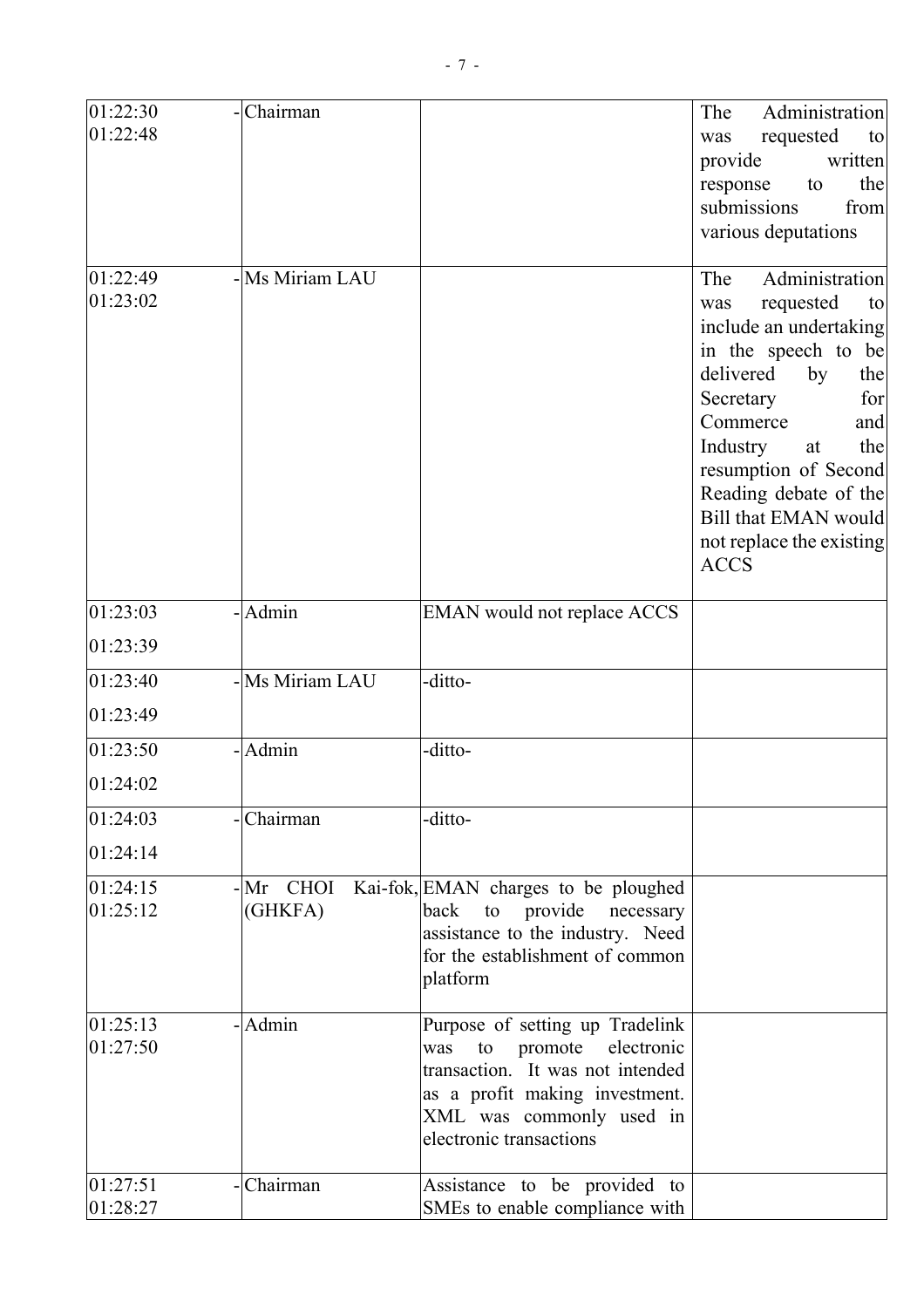|                      |                | <b>EMAN</b> procedures                                                            |  |
|----------------------|----------------|-----------------------------------------------------------------------------------|--|
| 01:28:28<br>01:29:29 | -Ms Miriam LAU | Transitional<br>period<br>take<br>to<br>industry's<br>account of the<br>readiness |  |